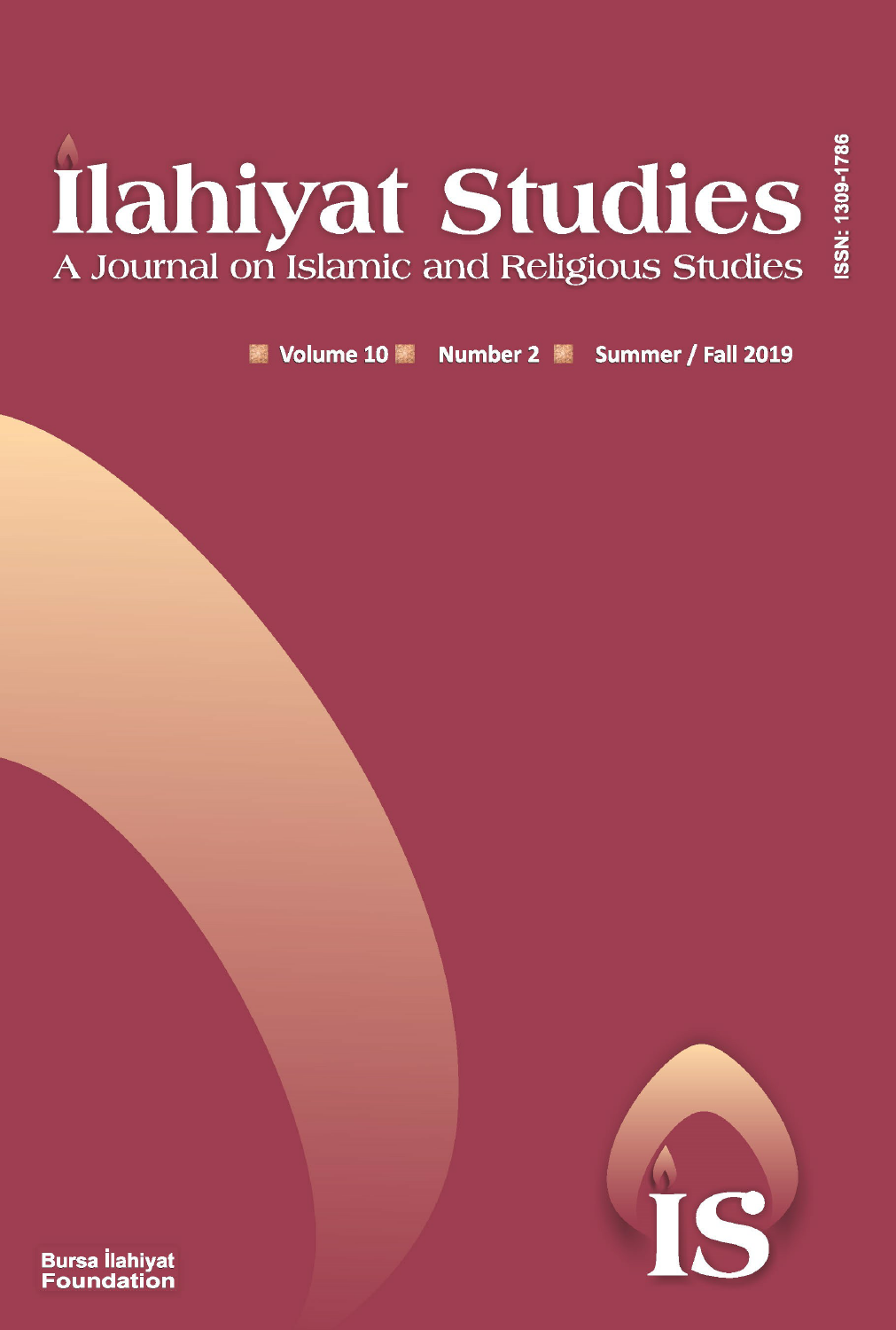### **ILAHIYAT STUDIES A Journal on Islamic and Religious Studies** www.ilahiyatstudies.org

Volume 10, Number 2, Summer / Fall 2019

| Publisher                 | : Bursa Ilahiyat Foundation                                                                                                                                    |
|---------------------------|----------------------------------------------------------------------------------------------------------------------------------------------------------------|
| Editors-in-Chief          | : Kemal Ataman, Marmara University, Turkey<br>Turgay Gündüz, Bursa Uludağ University, Turkey                                                                   |
| <b>Editors</b>            | : Kasım Küçükalp, Bursa Uludağ University, Turkey<br>Muhammet Tarakçı, Bursa Uludağ University, Turkey<br>Ulvi Murat Kılavuz, Bursa Uludağ University, Turkey  |
| <b>Associate Editors</b>  | : Büşra Kılıç Ahmedi, Afyon Kocatepe University, Turkey<br>Seda Ensarioğlu, Bursa Uludağ University, Turkey                                                    |
| <b>Book Review Editor</b> | : Kadir Gömbeyaz, Kocaeli University, Turkey                                                                                                                   |
| <b>Assistant Editors</b>  | : Pinar Zararsiz, Bursa Uludağ University, Turkey<br>Samed Yazar, Bursa Uludağ University, Turkey<br>Zeynep Sena Kaynamazoğlu, Bursa Uludağ University, Turkey |

**EDITORIAL BOARD**

| Abdulaziz Sachedina, University of Virginia, USA   | Jules Louis Janssens, KU Leuven, Belgium             |
|----------------------------------------------------|------------------------------------------------------|
| Abdulkader I. Tayob, University of Cape Town,      | L.W. C. van Lit, Yale University, USA                |
| South Africa                                       | Maribel Fierro, Centro de Ciencias Humanas y Social- |
| Afnan H. Fatani, King Abdul-Aziz University,       | es, Spain                                            |
| Saudi Arabia                                       | Mustafa Kara, Bursa Uludağ University, Turkey        |
| Ali Yaşar Sarıbay, Bursa Uludağ University, Turkey | Omid Safi, Duke University, USA                      |
| Asma Afsaruddin, Indiana University, USA           | Sabine Schmidtke, Freie Universität Berlin, Germany  |
| Ayman Shihadeh, University of London, UK           | Sarah Stroumsa, The Hebrew University of Jerusalem,  |
| Bülent Şenay, Bursa Uludağ University, Turkey      | Israel                                               |
| Bülent Uçar, Universität Osnabrück, Germany        | Sönmez Kutlu, Ankara University, Turkey              |
| Carl W. Ernst, University of North Carolina, USA   | Tahir Uluç, Necmettin Erbakan University, Turkey     |
| David Thomas, University of Birmingham, UK         | Wael Hallaq, Columbia University, USA                |
| F. Jamil Ragep, McGill University, Canada          | Walid Saleh, University of Toronto, Canada           |
| Frank Griffel, Yale University, USA                | Wan Mohd Nor Wan Daud, University of                 |
| Gabriel Reynolds, University of Notre Dame, USA    | Technology Malaysia, Malaysia                        |
| Ismail Güler, Bursa Uludağ University, Turkey      | William Chittick, Stony Brook University, USA        |
| James W. Morris, Boston College, USA               |                                                      |
|                                                    |                                                      |

*Ilahiyat Studies* is published in print (ISSN: 1309-1786) and online (e-ISSN: 1309-1719) biannually by Bursa İlahiyat Foundation, Hacılar Mh. Eceler Sk. Sema Apt. No: 6/5, Osmangazi, Bursa-Turkey.

*Aims and Scope: Ilahiyat Studies* is an international, peer-reviewed multidisciplinary journal dedicated to publishing scholarly articles on all aspects of Islam and the Muslim peoples and on religious studies. Available in print and online, and published twice a year, the journal aims to become one of the leading platforms in the world for new findings and discussions of all fields of Islamic and religious studies.

*Annual Subscription:* Annual subscription for each volume of two issues (print edition) is  $\text{\textsterling}130, \text{\textsterling}100$ (US) for institutions;  $\text{\textsterling}30$ ,  $\text{\textsterling}30$  (US) for individuals, and  $\text{\textsterling}20$ ,  $\text{\textsterling}20$  (US) for students. An institutional subscription to the print edition includes free access to the online for any number of concurrent users across a local area network.

*Abstracting & Indexing*: *Ilahiyat Studies* is currently indexed in and abstracted by *Atlas PLUS***,** *Emerging Sources Citation Index (Web of Science)*, *Humanities International Index, Humanities Source Ultimate, Index Islamicus, Religious and Theological Abstracts, Scopus*, and *TR Dizin.*

*Disclaimer:* The publisher and Editors can not be held responsible for errors or any consequences arising from the use of information contained in this journal; the views and opinions expressed do not necessarily reflect those of the editors and publisher.

*Copyright* **© 2010-2019 Bursa İlahiyat Foundation**. All rights reserved. No part of this publication may be reproduced, in any form or by any means, electronic, photocopying or otherwise, without permission in writing from the publisher. Copyright of articles is assigned to *Ilahiyat Studies* from the date on which the<br>article is accepted for publication. *Ilahiyat Studies* permits single copying of single published articles for vate study or research, no matter where the copying is done. Multiple copying of journals or parts of journals without permission, however, is in breach of copyright. Permission is normally given upon request to the<br>Managing Editor, Copyright and Permissions to the *editor@ilahiyatstudies.org,* for illustrations, tables and short extracts from the text of individual articles published in our journals to be copied, provided that the original source of the material is acknowledged in each case and the permission of the authors is also obtained.